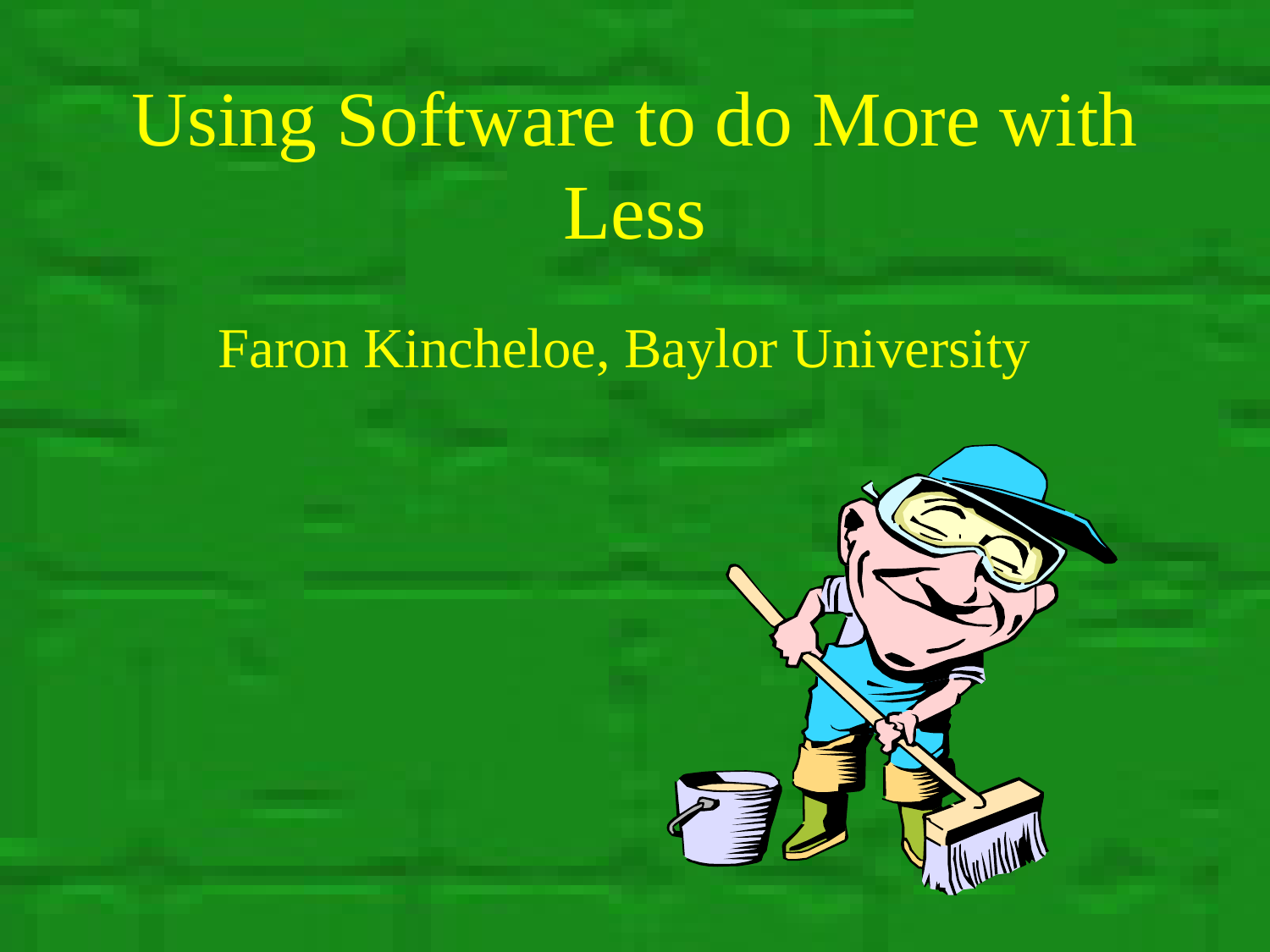## Licensed Products



- Education Analytical Suite
- Platform Suite for SAS
- SAS Enterprise Data Integration Server
- SAS Enterprise Miner
- SAS Enterprise BI Server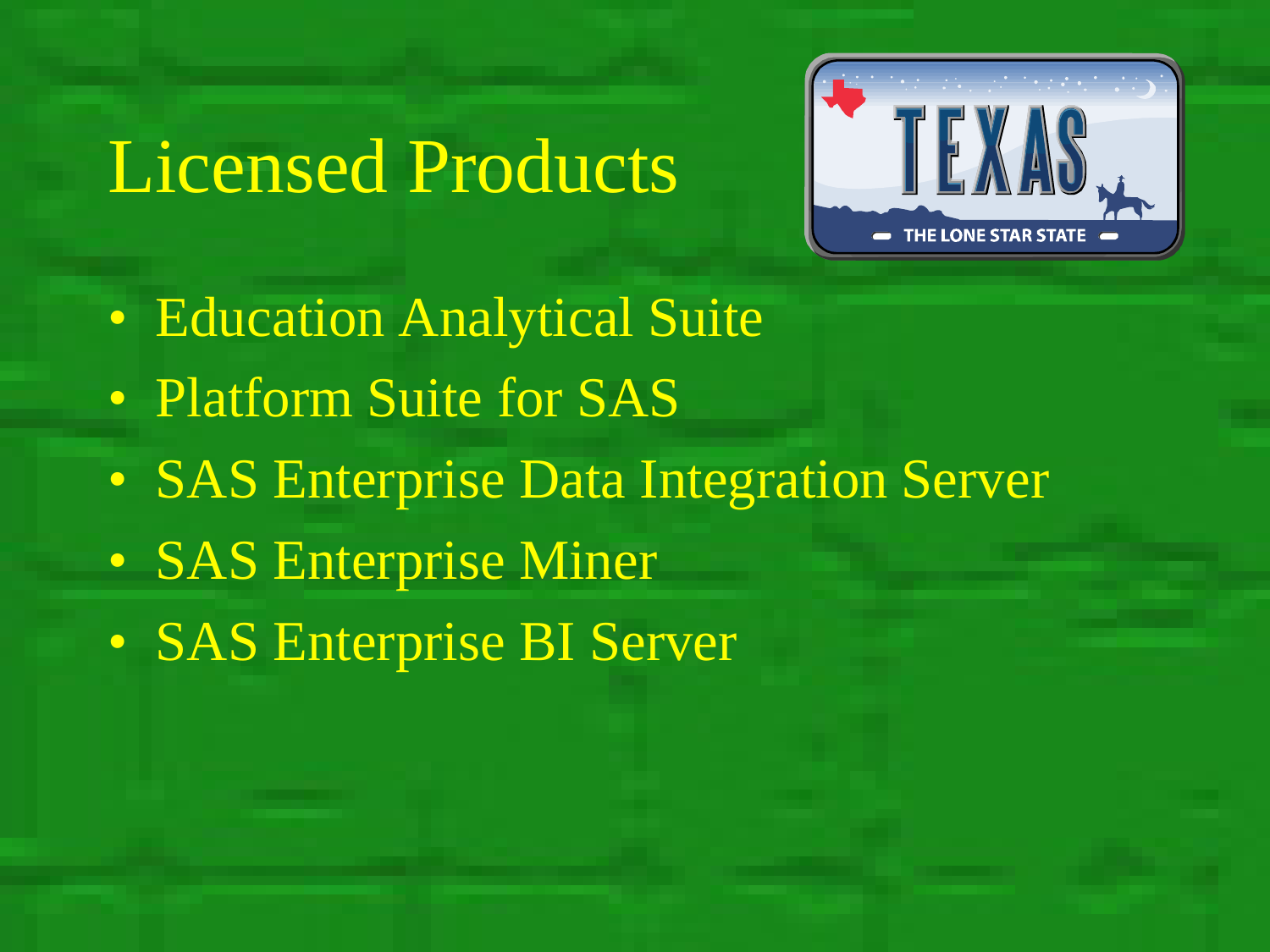- Automation of Reports and Programs
- Data quality processes
- Predictive modeling Targeted communication
- Centralized processing
- Self-service, web based portal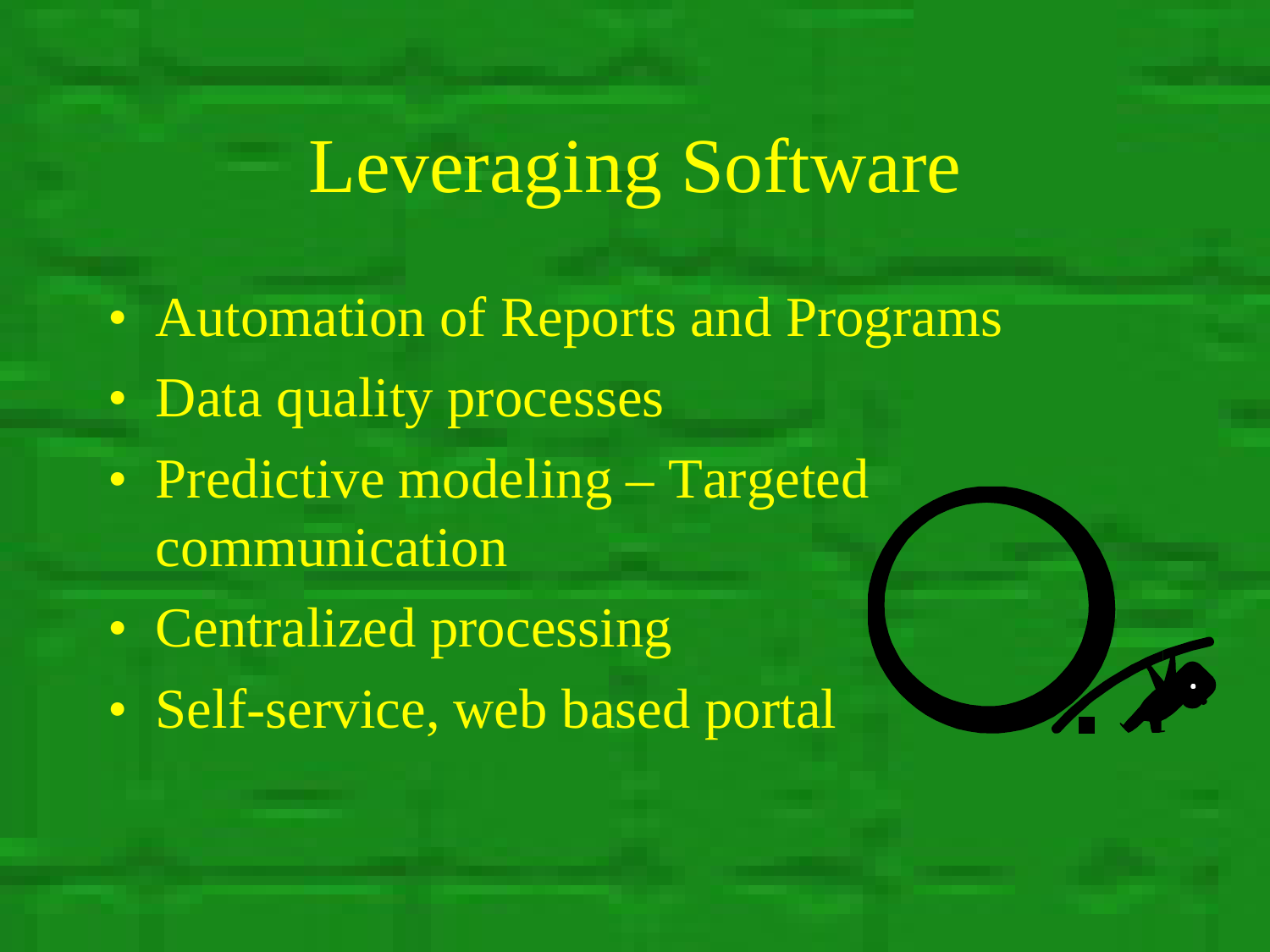• Automation of Reports and Programs

- Education Analytical Suite (ACCESS & ODS)
- Platform Suite for SAS

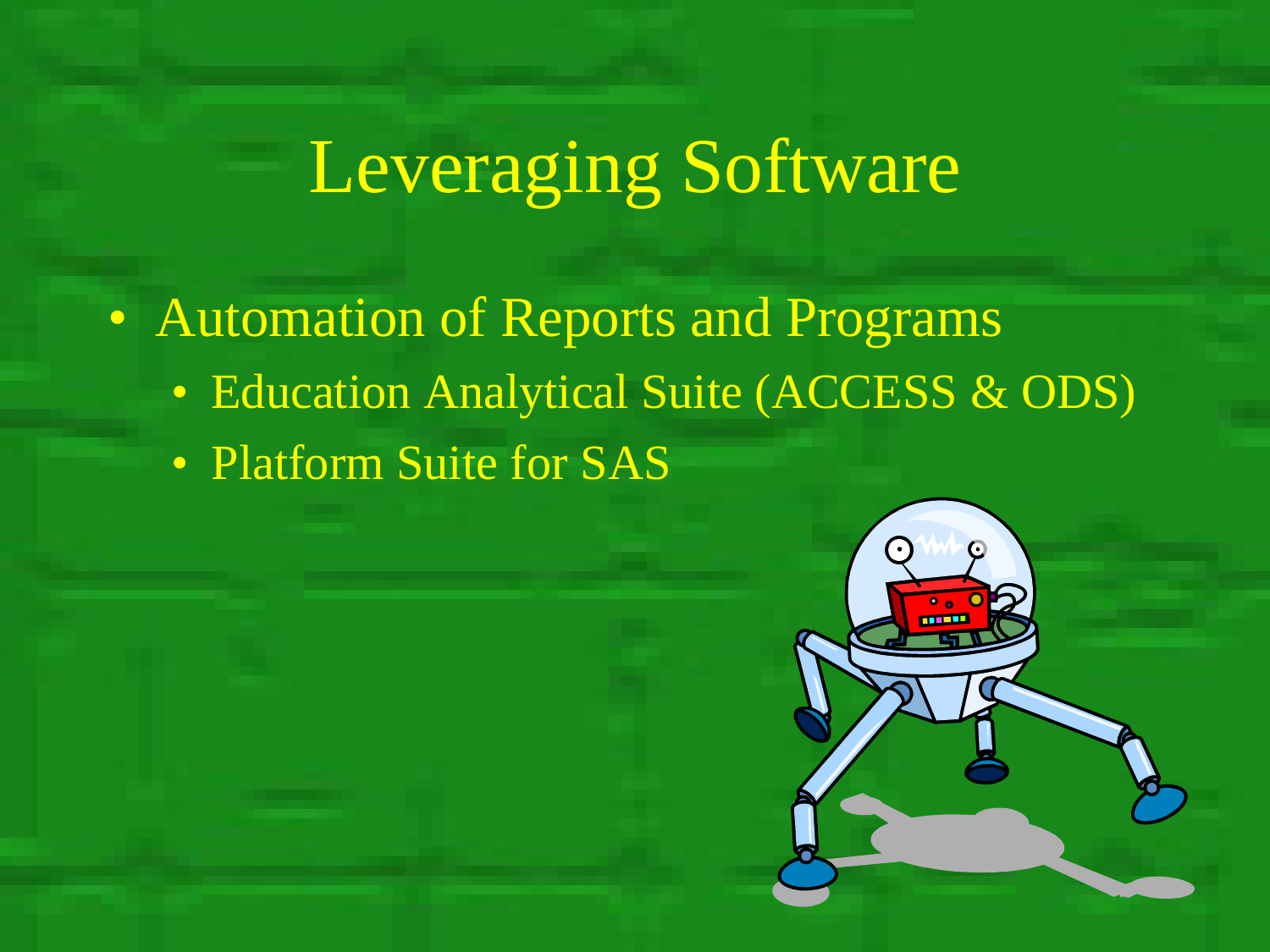## Automation

| $\Box$ d $\boxtimes$<br>Process Manager: Flow Manager |                                    |   |                                                         |                        |                           |  |  |  |  |  |
|-------------------------------------------------------|------------------------------------|---|---------------------------------------------------------|------------------------|---------------------------|--|--|--|--|--|
| File<br>View                                          | Flow<br><b>Job</b><br>Window Help  |   |                                                         |                        |                           |  |  |  |  |  |
| ₹Ø<br>日回ゆ<br>IΘι                                      |                                    |   |                                                         |                        |                           |  |  |  |  |  |
|                                                       | By User   By State   By Event      |   | Fow Definition--.\sasIsfadmin:Load_Monthly_GradApps [1] |                        | $\blacksquare$ e $\times$ |  |  |  |  |  |
| $\boxdot$<br>User                                     |                                    |   |                                                         |                        |                           |  |  |  |  |  |
| .\saslsfadmin<br>Ėŀ                                   |                                    |   |                                                         |                        |                           |  |  |  |  |  |
| $\overline{+}$                                        | Admissions_Weekly_Students         |   |                                                         |                        |                           |  |  |  |  |  |
| Ėŀ                                                    | Census_Formats                     |   | Gradapp_Monthly_Extract                                 | Load_Monthly_Grad_Apps |                           |  |  |  |  |  |
| 由                                                     | Clean_Church_Names                 |   |                                                         |                        |                           |  |  |  |  |  |
| Ė                                                     | Create_HR_and_Financial_Data_Sets  |   |                                                         |                        |                           |  |  |  |  |  |
| Ė                                                     | Duplicate_Applicant_Report         |   |                                                         |                        |                           |  |  |  |  |  |
| Ė                                                     | Grad_apps_with_GRE                 |   |                                                         |                        |                           |  |  |  |  |  |
| 中                                                     | Load_Monthly_GradApps              |   |                                                         |                        |                           |  |  |  |  |  |
| Ėŀ                                                    | NL_ERMS_Load_File(On Hold)         |   |                                                         |                        |                           |  |  |  |  |  |
| Ėŀ                                                    | NSE(On Hold)                       |   |                                                         |                        |                           |  |  |  |  |  |
| Ėŀ                                                    | Refresh_Law_PreEnrollment          | 2 |                                                         |                        |                           |  |  |  |  |  |
| Ė                                                     | Refresh_Not_Registered_Cube        |   |                                                         |                        |                           |  |  |  |  |  |
| Ėŀ                                                    | Run_Daily_GR_Admissions_Jobs       |   |                                                         |                        |                           |  |  |  |  |  |
| Ėŀ                                                    | Run_Daily_UGAdmissions_Jobs        |   |                                                         |                        |                           |  |  |  |  |  |
| Ė                                                     | Run_Weekly_UGAdmissions_Jobs       |   |                                                         |                        |                           |  |  |  |  |  |
| Ė                                                     | SEM_Daily_Processing               | 3 |                                                         |                        |                           |  |  |  |  |  |
| Ėŀ                                                    | SEM_Monthly_Funnel                 |   |                                                         |                        |                           |  |  |  |  |  |
| Ėŀ                                                    | Success_Center                     |   |                                                         |                        |                           |  |  |  |  |  |
| Ė                                                     | Success_Center_All_Year            |   |                                                         |                        |                           |  |  |  |  |  |
| 由                                                     | Update_Current_Term_Revenue_Report |   |                                                         |                        |                           |  |  |  |  |  |
| adhoc<br>Ė                                            |                                    | ∢ |                                                         |                        |                           |  |  |  |  |  |
|                                                       |                                    |   |                                                         |                        |                           |  |  |  |  |  |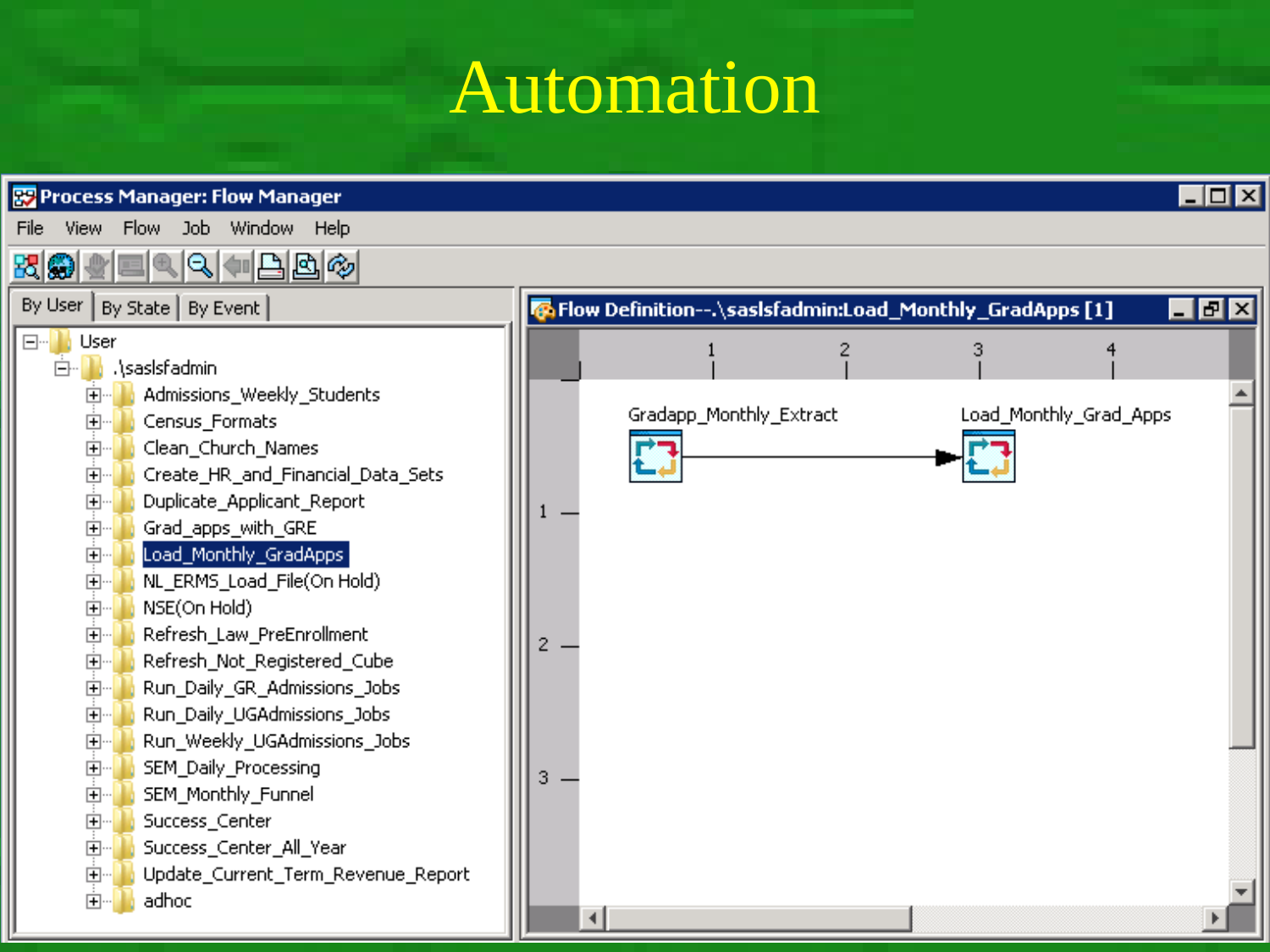• Data quality processes

• SAS Enterprise Data Integration Server (Data Quality Server)

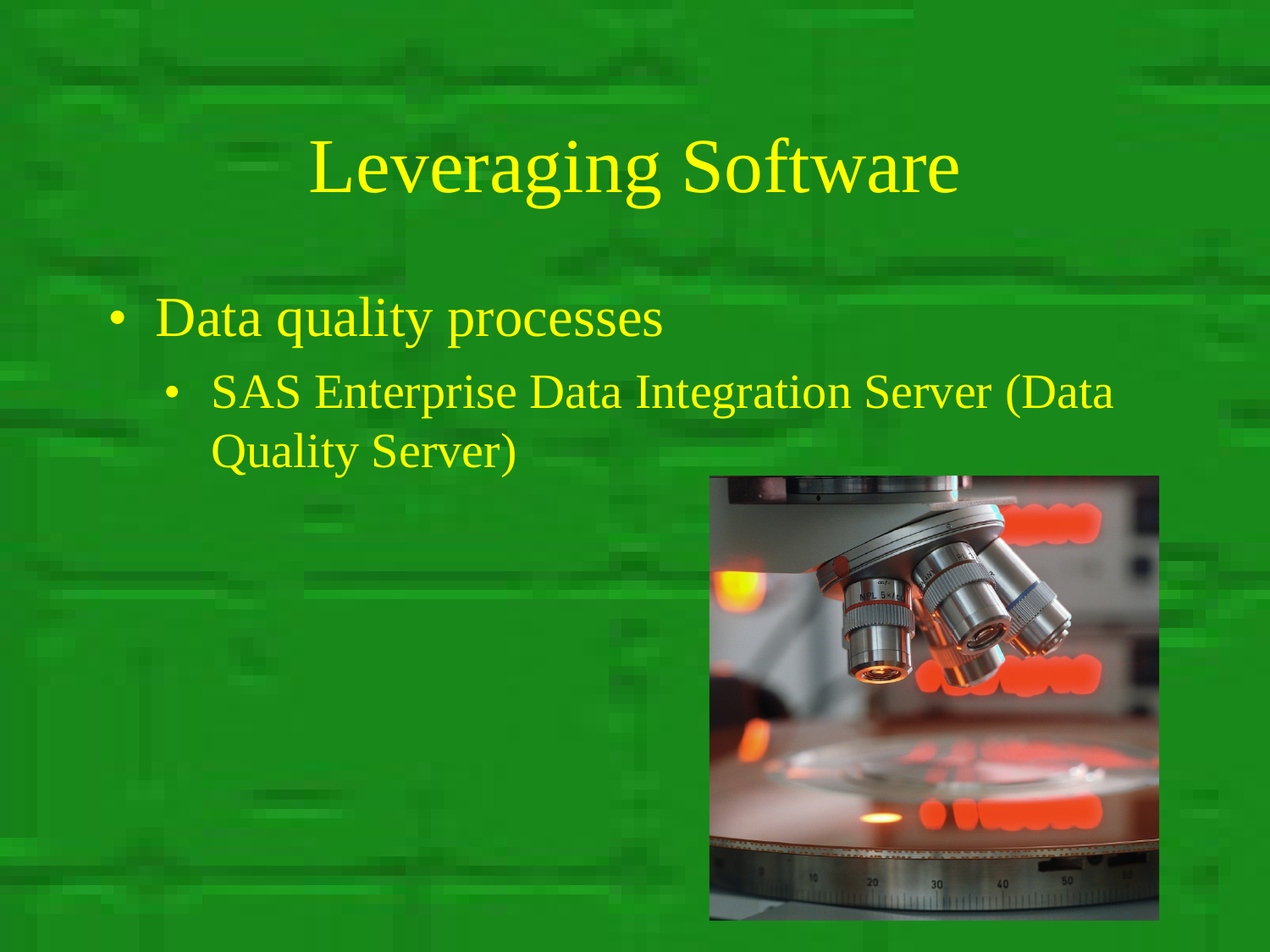## Dirty Data

- "Too many wrong mistakes" Yogi Berra
- Non-identical duplicates (names & addresses)
- Missing data
- Non-standard/invalid entries

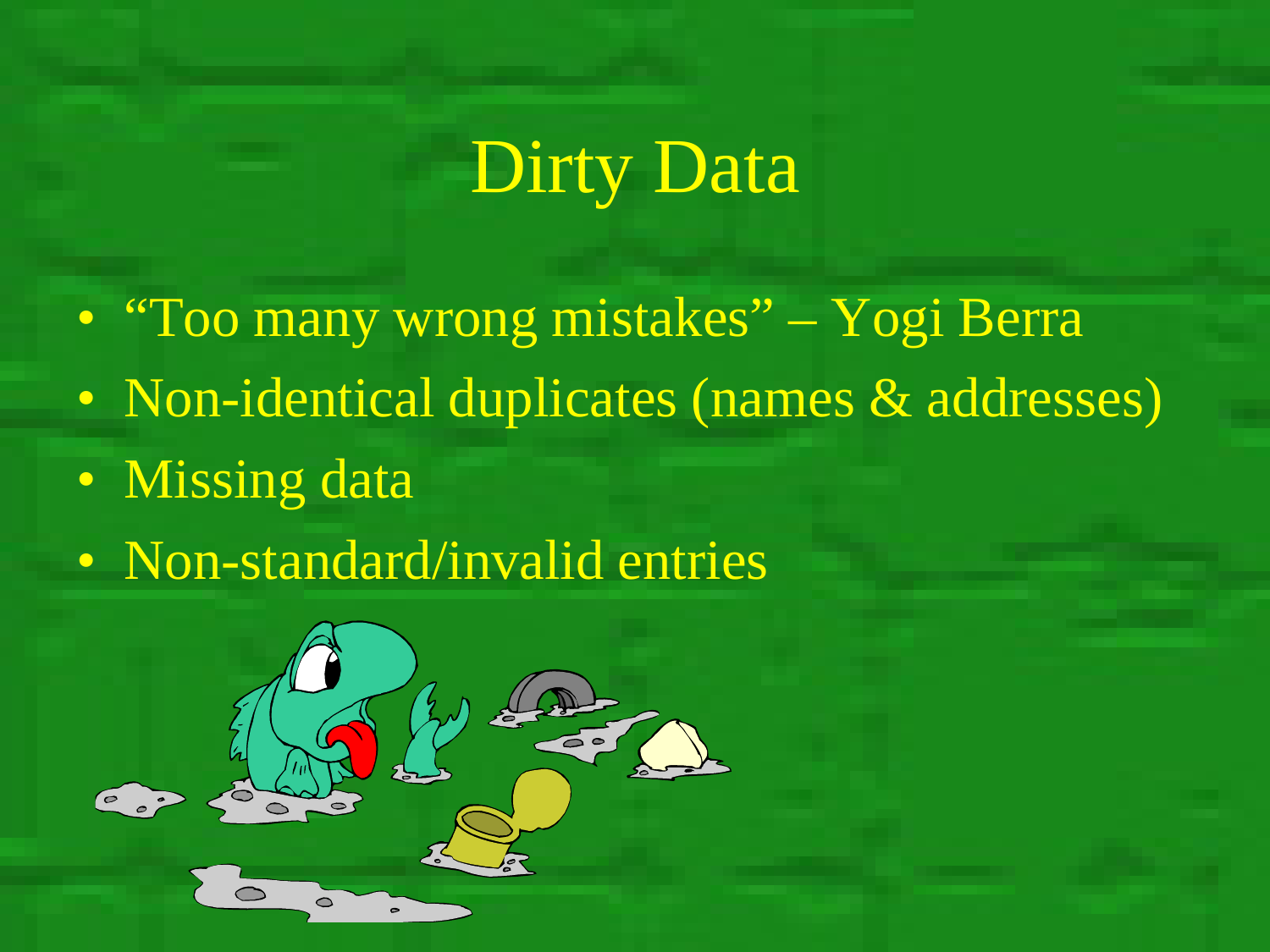## Identity Crisis

#### Ever Get 2 of the Same Piece of Mail?





Lauren Laura bereit der Laura bereit der Laura

- 2 Girls
- 5 Viewbooks
- Daughters of Baylor administrators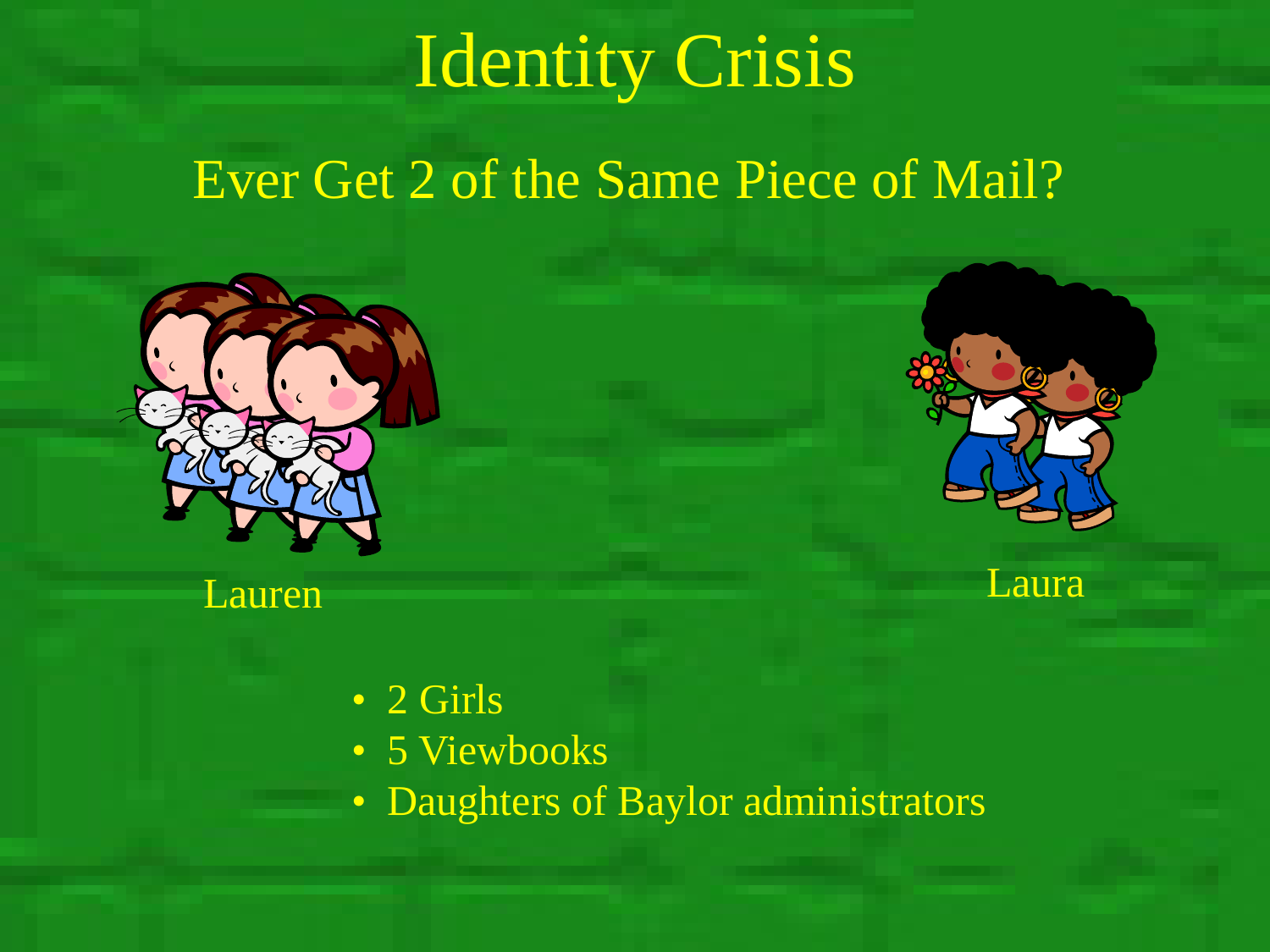# Lauren & Laura

| <b>Brumfield</b> | <b>Lauren</b> | <b>1109 Evening Shade Lane</b> | <b>McGregor</b> | <b>TX</b> | 76657 |
|------------------|---------------|--------------------------------|-----------------|-----------|-------|
| <b>Brumfield</b> | <b>Lauren</b> | <b>109 Eveing Shade Lane</b>   | Mc Gregor       | TX        | 76657 |
| <b>Brunfield</b> | <b>Lauren</b> | 1109 Evening Shade Ln.         | Mc Gregor       | <b>TX</b> | 76657 |
| <b>Woodson</b>   | Laura         | <b>1711 Winchester Park</b>    | <b>Robinson</b> | <b>TX</b> | 76706 |
| Woodson          | Laura         | 1711 Winchester Park           | <b>Waco</b>     | <b>TX</b> | 76706 |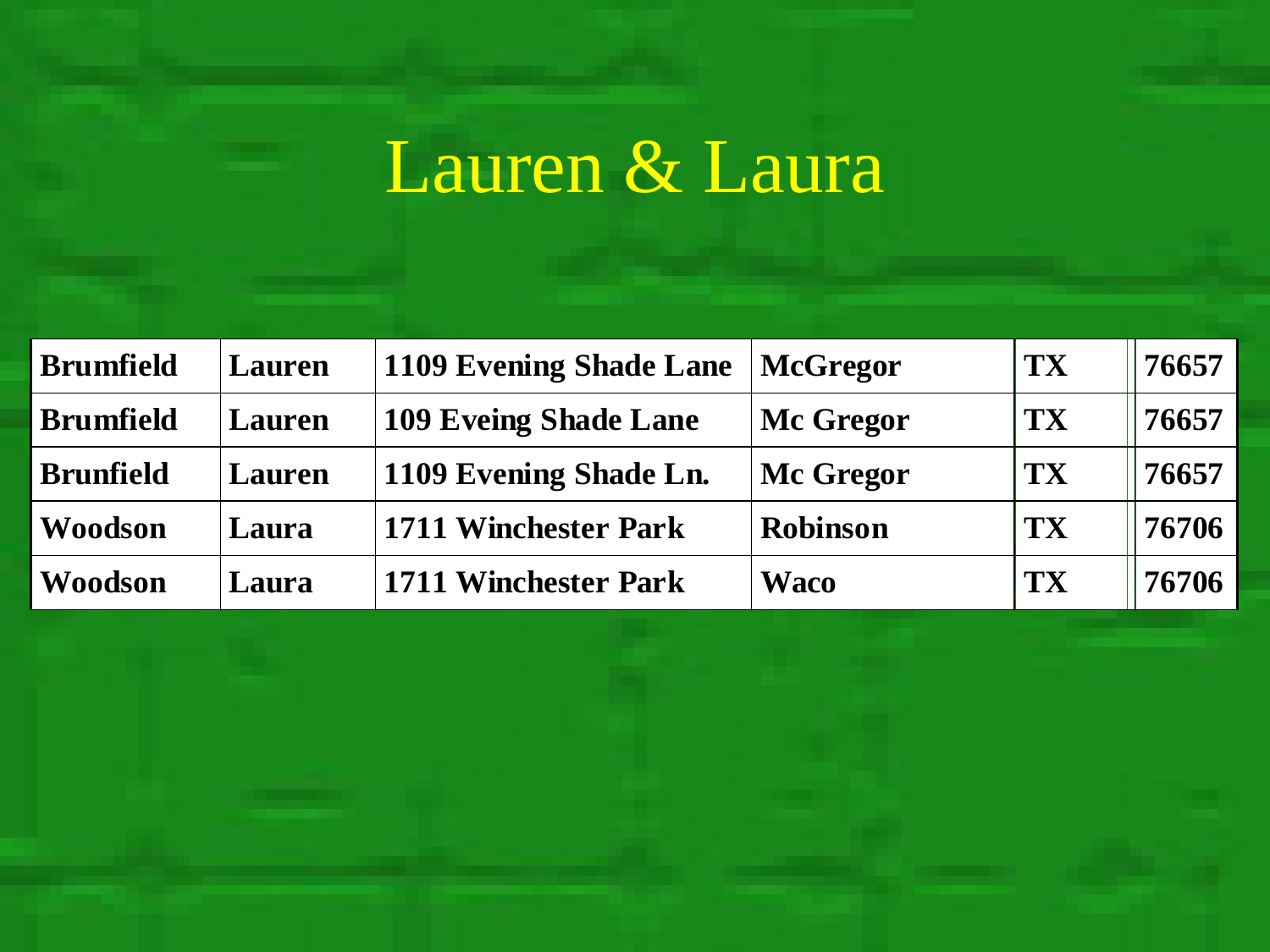#### The Cost of Dirty Data?

- 1.15% 725 out of 62,000 (1450 pairs)
- \$2175 at \$3 per viewbook
- 2.2% yield on 725 prospects  $= 16$  students
- \$36,000+ per year per student not enrolled
- \$576,000 upper limit
- Misapplied data
- Lost credibility

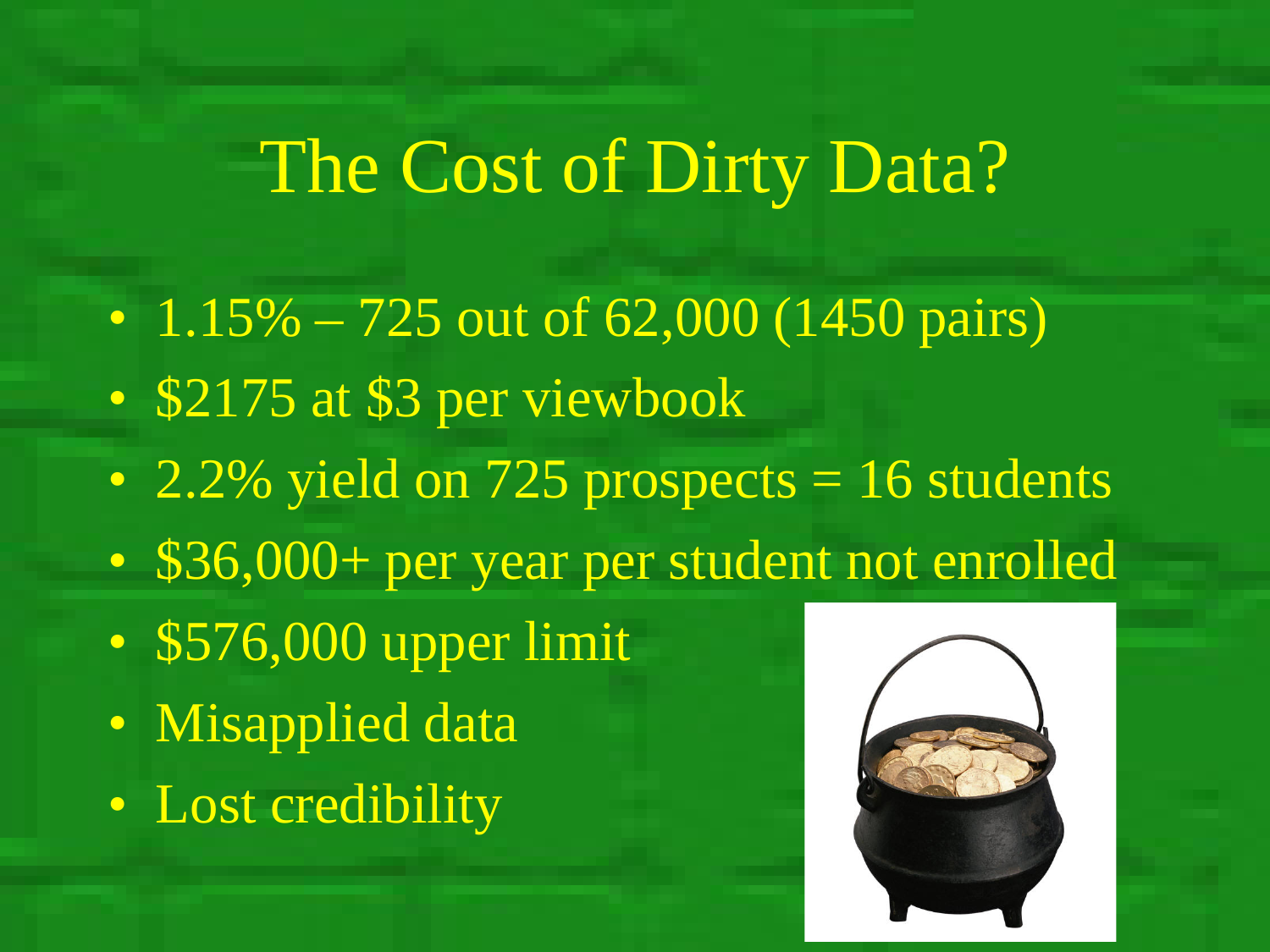# Cleaning Tools

- SAS Data Quality Server (Code module)
- DataFlux dfPower Suite (GUI)
- Audit reports using Base SAS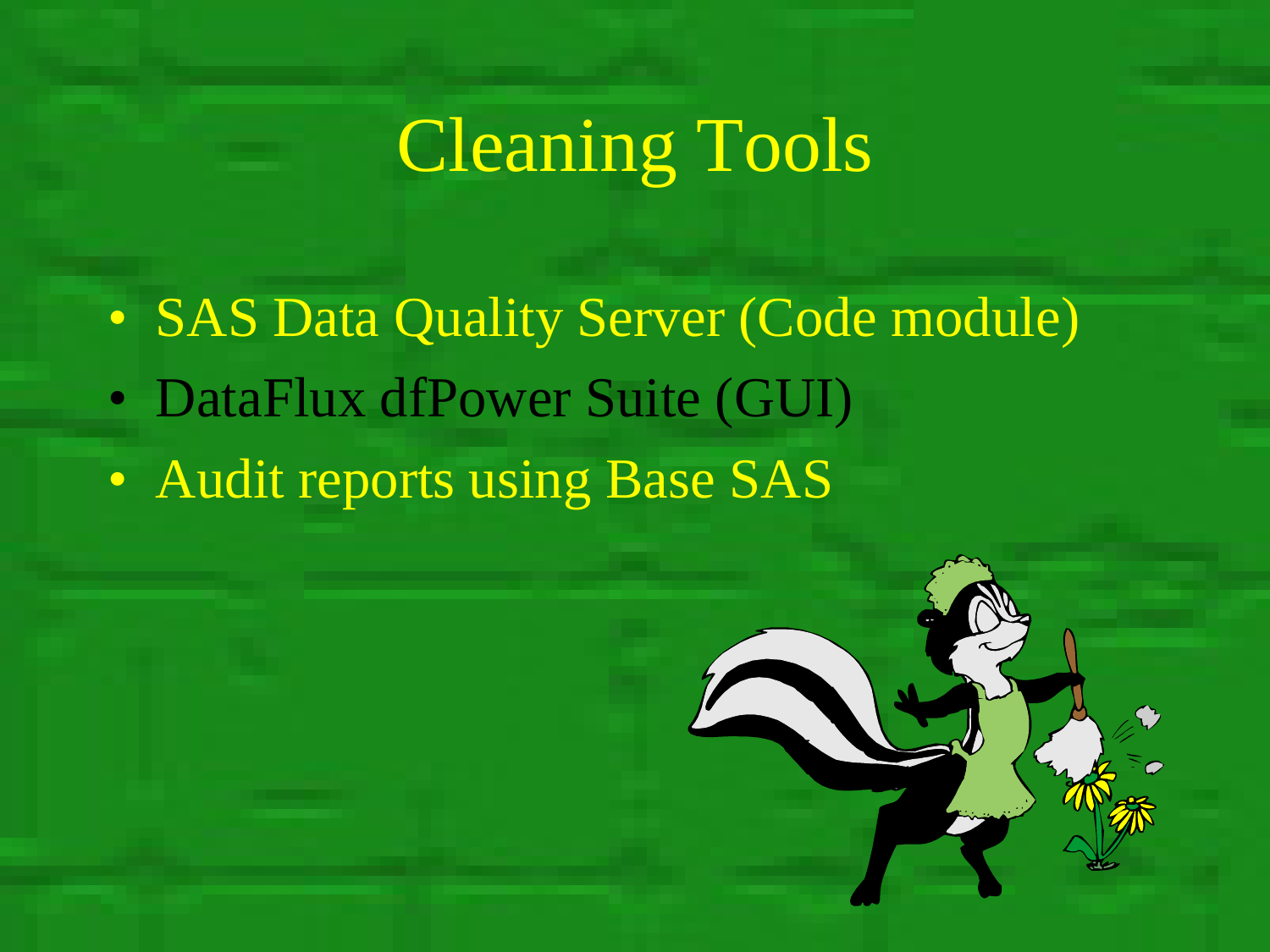- Predictive modeling Targeted communication
	- SAS Enterprise Miner
- Prospects
- Inquiries
- Applicants
- Retention

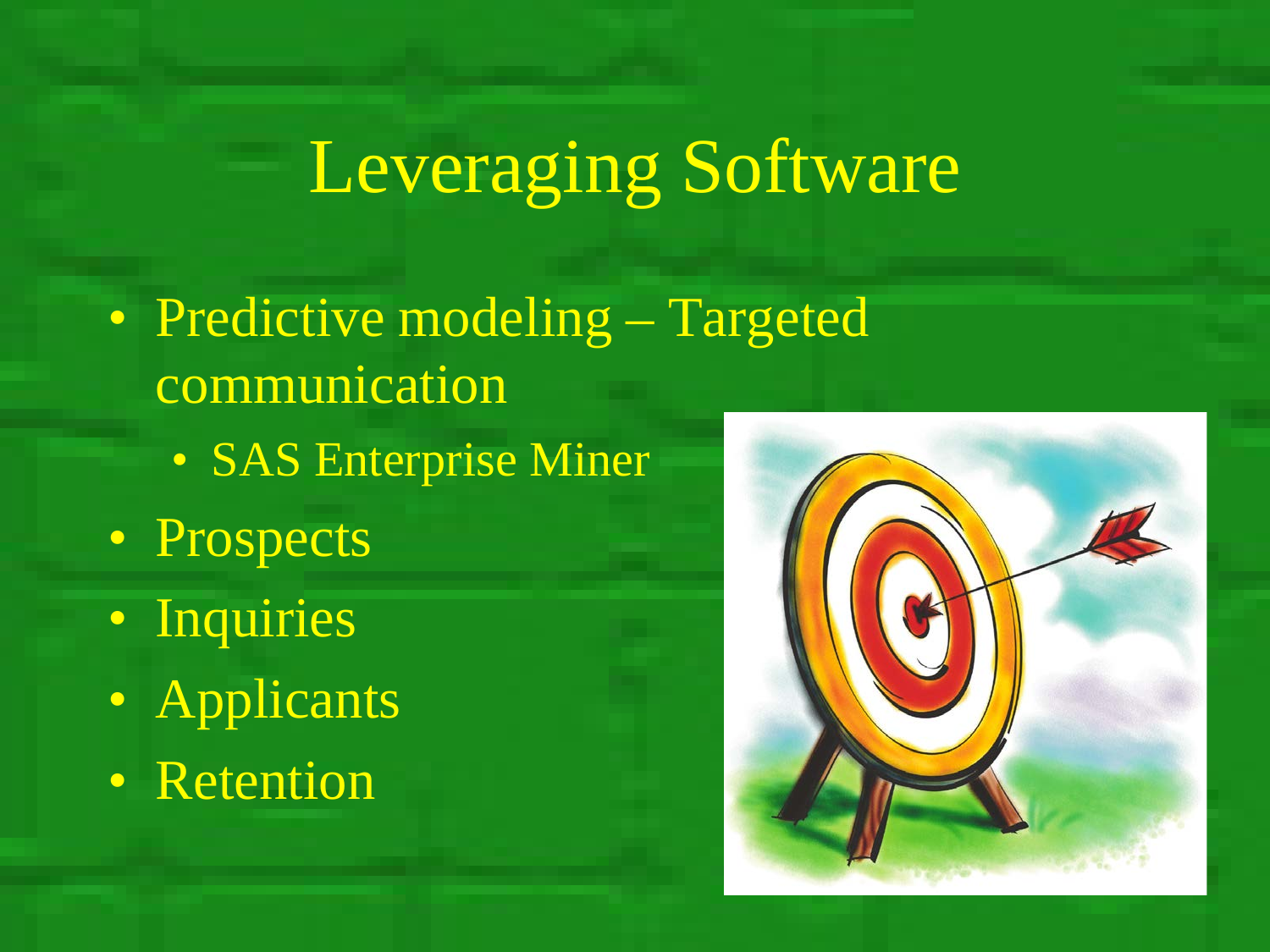- Centralized processing
	- SAS Enterprise BI Server (Stored Processes)
- Internal Audit
- Parent's League
- Cashier
- Budget Office
- Financial Aid
- HR
- Departments

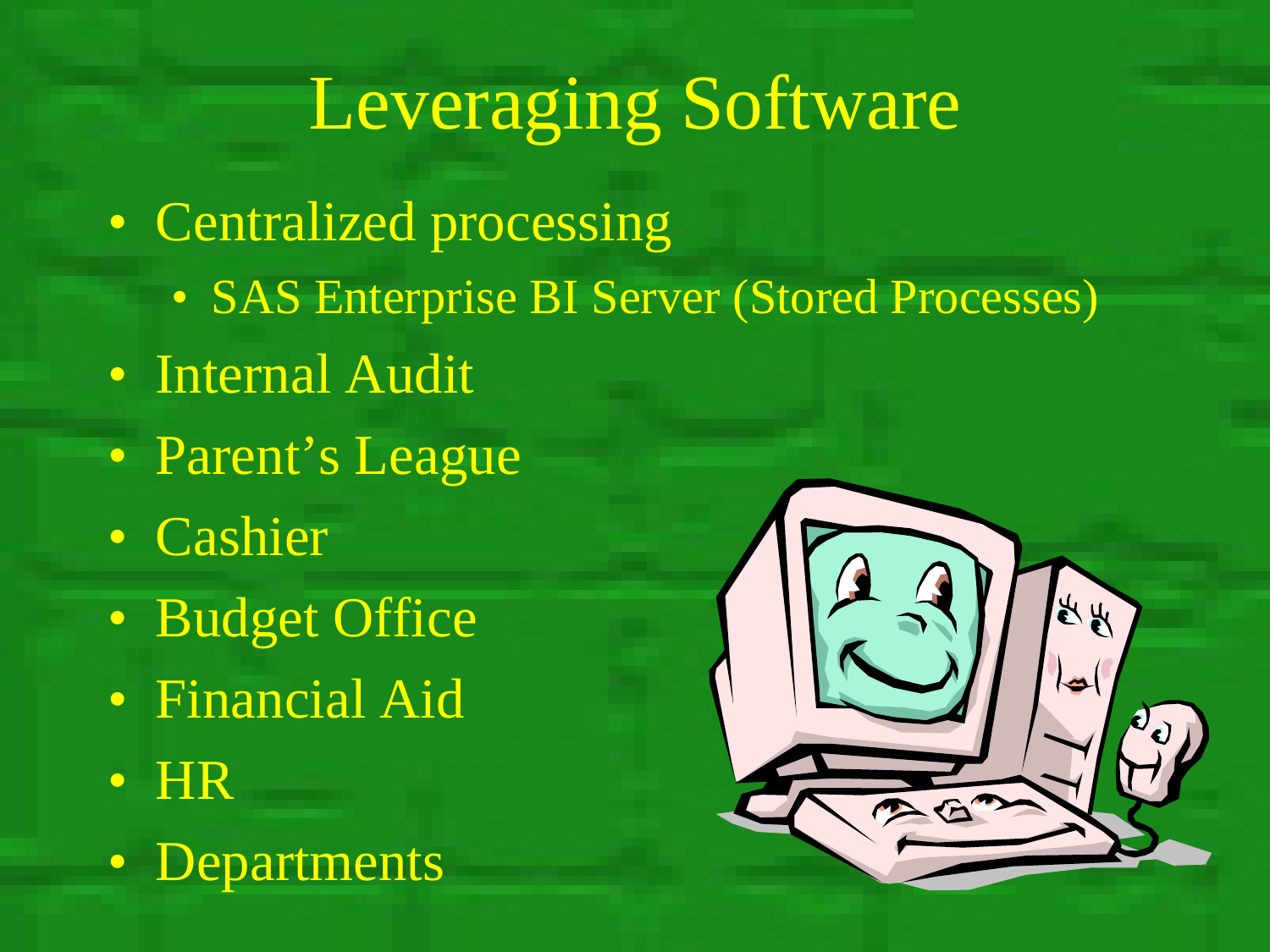• Self-service, web based portal

- SAS Enterprise BI Server
	- Information Delivery Portal
	- Web Report Studio

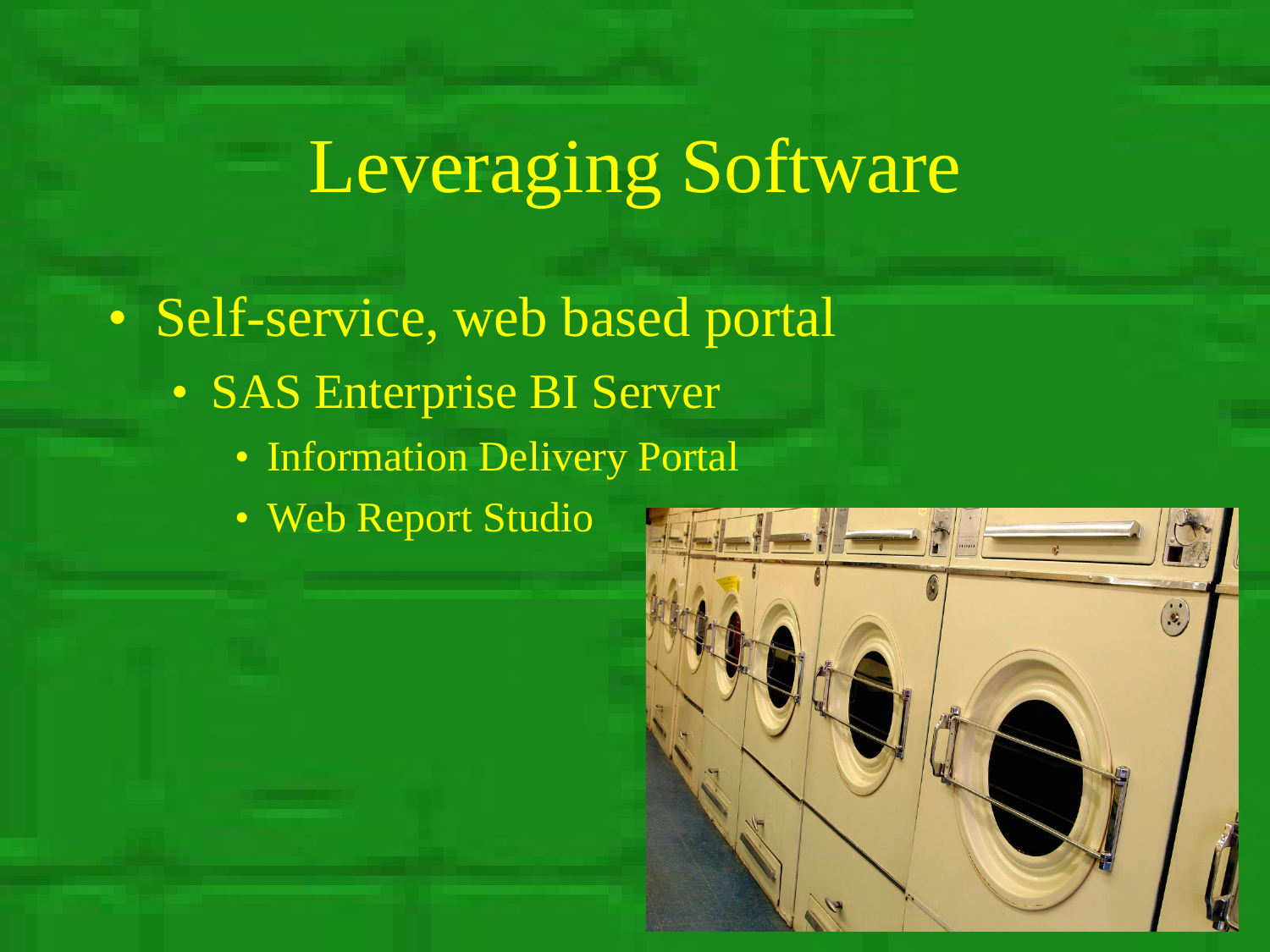## Data Subjects in Institutional BI

- Recruits
- Applicants
- Enrolled Students
- Degrees Awarded
- Retention
- Employees
- Financial
	- Aid awards
	- Tuition revenue
	- Expenses vs. Budget

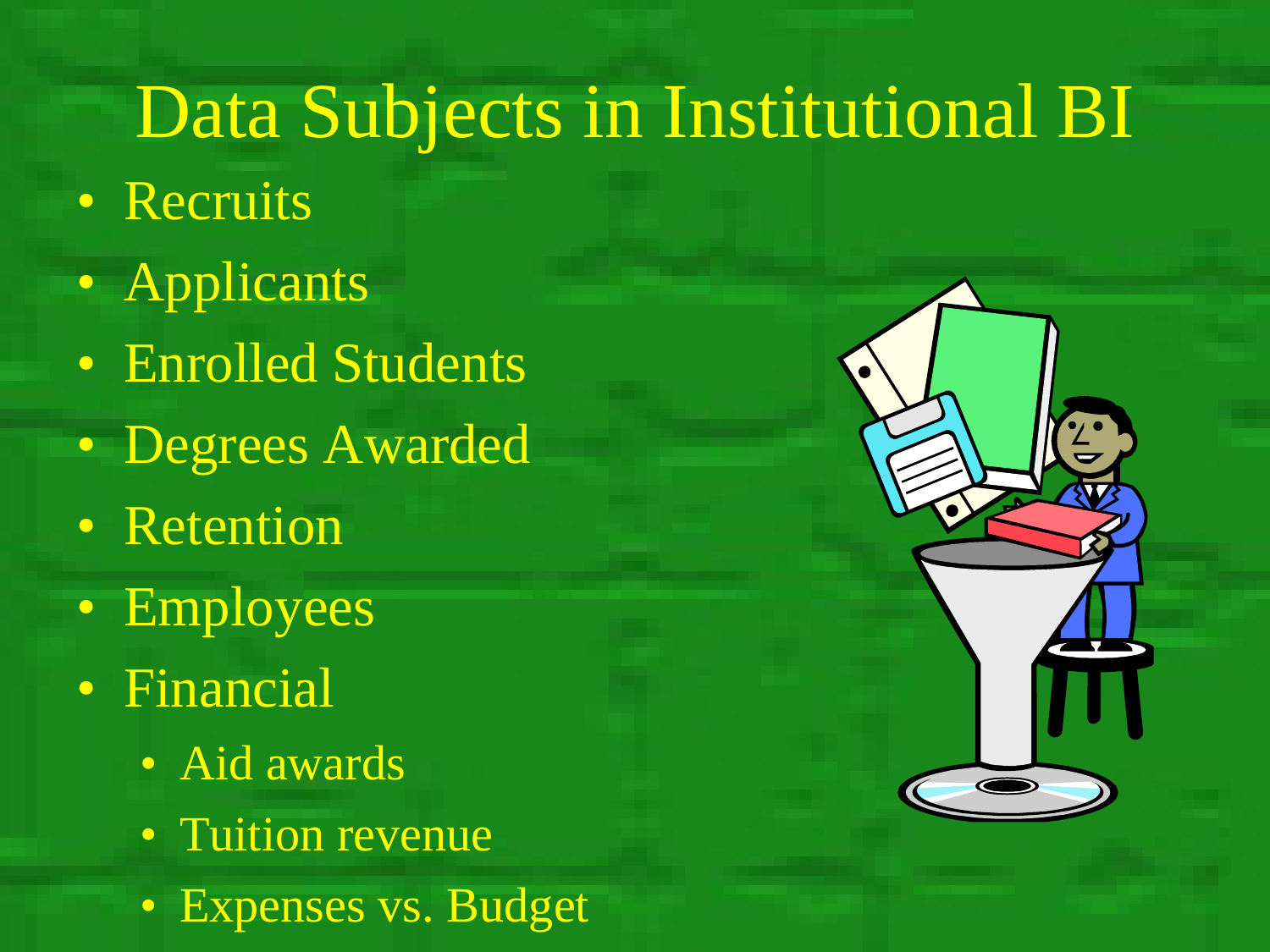## Typical Information Formats

- Drillable Cubes
- Interactive Lists
- Stored Processes
- Static Reports (PDF)
- Interactive Excel Documents
- Links to other web resources'
- Automated updates

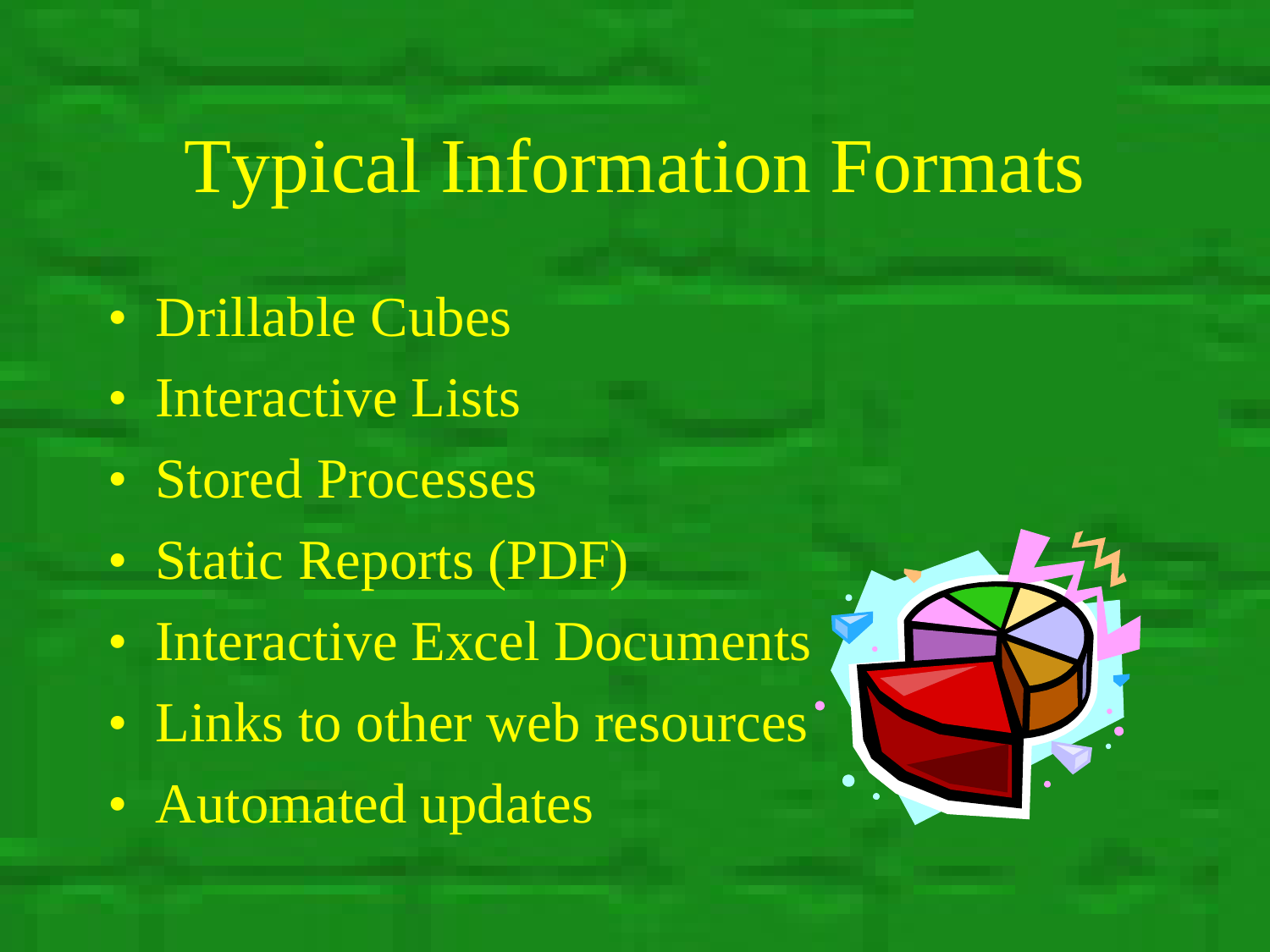

How Does BI Impact IR? • Make our jobs easier, right? • Self-service for users • Questions get tougher

- Exposes data issues
	- Cleaner data

• More organized data for analysis

- Ongoing maintenance
- Users are hungry for more!